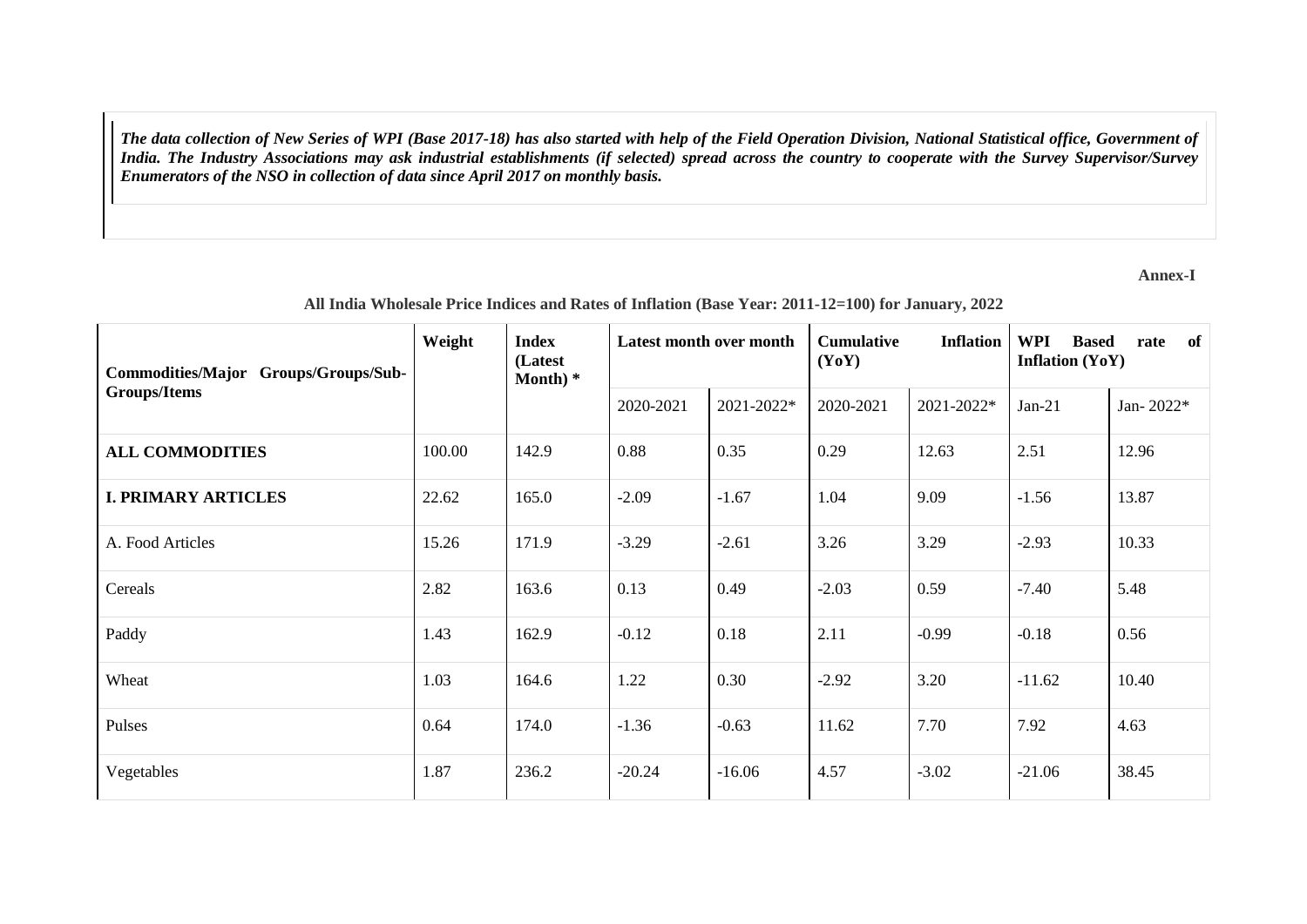| Potato                            | 0.28  | 171.7 | $-44.92$ | $-18.63$ | 68.32    | $-39.15$ | $-23.48$ | $-14.45$ |
|-----------------------------------|-------|-------|----------|----------|----------|----------|----------|----------|
| Onion                             | 0.16  | 265.5 | $-4.45$  | $-0.78$  | $-22.49$ | $-4.00$  | $-32.55$ | $-15.98$ |
| Fruits                            | 1.60  | 162.0 | 1.55     | $-0.74$  | $-0.64$  | 11.43    | 3.08     | 12.50    |
| Milk                              | 4.44  | 157.4 | $-0.06$  | 0.06     | 4.88     | 2.14     | 3.36     | 2.21     |
| Eggs, Meat & Fish                 | 2.40  | 165.1 | $-0.60$  | 2.36     | 2.80     | 8.36     | $-1.83$  | 9.85     |
| <b>B. Non-Food Articles</b>       | 4.12  | 164.8 | $-0.22$  | 0.37     | 0.03     | 20.32    | 4.24     | 19.68    |
| Oil Seeds                         | 1.12  | 210.8 | 4.01     | 0.33     | 4.42     | 34.87    | 8.85     | 23.27    |
| C. Minerals                       | 0.83  | 198.5 | 0.35     | 11.08    | 4.38     | 15.80    | 12.35    | 14.87    |
| D. Crude Petroleum & Natural gas  | 2.41  | 109.5 | 6.21     | $-5.11$  | $-23.66$ | 55.16    | $-9.44$  | 39.14    |
| Crude Petroleum                   | 1.95  | 104.0 | 8.59     | $-6.81$  | $-25.13$ | 78.73    | $-2.61$  | 39.41    |
| <b>II. FUEL &amp; POWER</b>       | 13.15 | 133.2 | 3.92     | 3.90     | $-10.78$ | 31.97    | $-3.82$  | 32.27    |
| LPG                               | 0.64  | 133.8 | 3.28     | 2.22     | $-4.85$  | 47.58    | 2.68     | 51.70    |
| Petrol                            | 1.60  | 131.4 | 6.71     | 0.46     | $-16.66$ | 64.21    | $-7.31$  | 62.02    |
| <b>HSD</b>                        | 3.10  | 134.9 | 7.89     | 0.60     | $-19.22$ | 60.23    | $-10.31$ | 56.68    |
| <b>III. MANUFACTURED PRODUCTS</b> | 64.23 | 137.1 | 1.62     | 0.51     | 1.91     | 11.14    | 5.47     | 9.42     |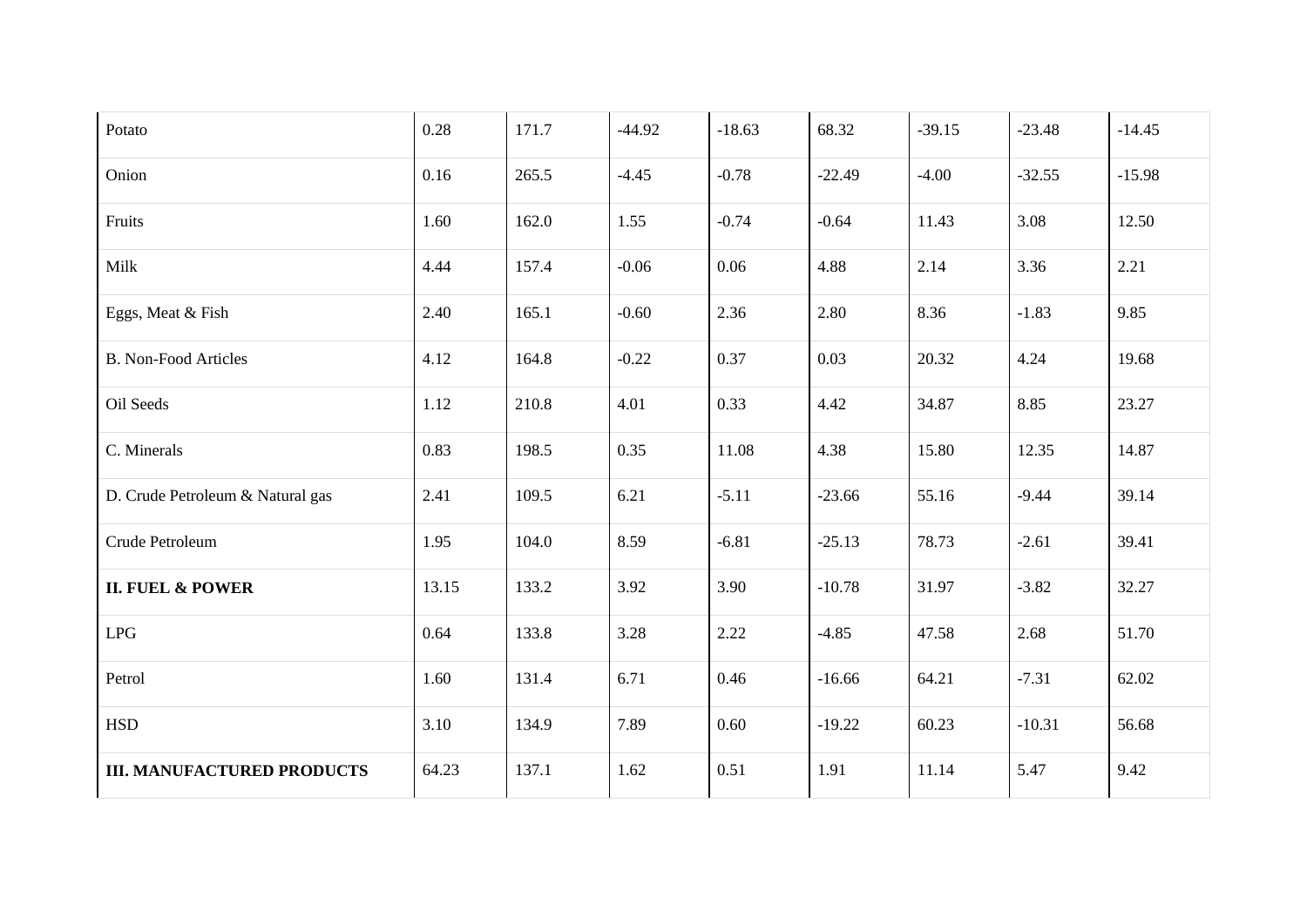| Mf/o Food Products                                                 | 9.12 | 157.0 | 0.83    | 0.26    | 5.03    | 12.06 | 4.99    | 8.13  |
|--------------------------------------------------------------------|------|-------|---------|---------|---------|-------|---------|-------|
| Vegetable And Animal Oils and Fats                                 | 2.64 | 180.9 | 2.58    | $-0.11$ | 17.85   | 33.93 | 20.82   | 13.77 |
| Mf/o Beverages                                                     | 0.91 | 127.2 | 0.65    | 0.00    | 0.77    | 1.82  | $-0.24$ | 2.75  |
| Mf/o Tobacco Products                                              | 0.51 | 161.0 | 0.32    | $-0.31$ | 2.50    | 1.94  | 3.75    | 2.09  |
| Mf/o Textiles                                                      | 4.88 | 140.0 | 3.36    | 0.65    | $-1.70$ | 15.23 | 5.76    | 13.73 |
| Mf/o Wearing Apparel                                               | 0.81 | 144.6 | 0.22    | 0.42    | $-0.01$ | 3.10  | 1.23    | 3.66  |
| Mf/o Leather and Related Products                                  | 0.54 | 121.1 | 0.00    | 1.51    | $-0.60$ | 0.59  | 1.02    | 2.11  |
| Mf/o Wood and of Products of Wood and<br>Cork                      | 0.77 | 142.3 | 0.74    | $-0.49$ | 0.21    | 4.79  | 2.64    | 4.40  |
| Mf/o Paper and Paper Products                                      | 1.11 | 141.6 | 2.23    | 0.57    | $-0.67$ | 12.70 | 3.08    | 14.19 |
| Mf/o Chemicals and Chemical Products                               | 6.47 | 137.4 | 0.92    | 0.37    | $-0.76$ | 12.85 | 3.96    | 13.74 |
| Mf/o Pharmaceuticals, Medicinal Chemical<br>and Botanical Products | 1.99 | 137.2 | $-0.30$ | $-0.07$ | 3.02    | 3.92  | 0.69    | 4.33  |
| Mf/o Rubber and Plastics Products                                  | 2.30 | 127.1 | 1.49    | 0.08    | 1.19    | 12.82 | 7.40    | 9.47  |
| Mf/o other Non-Metallic Mineral Products                           | 3.20 | 125.7 | 0.00    | 0.48    | 0.48    | 4.82  | 1.47    | 7.07  |
| Cement, Lime and Plaster                                           | 1.64 | 126.6 | $-0.58$ | $-0.86$ | 0.95    | 4.33  | 0.93    | 6.39  |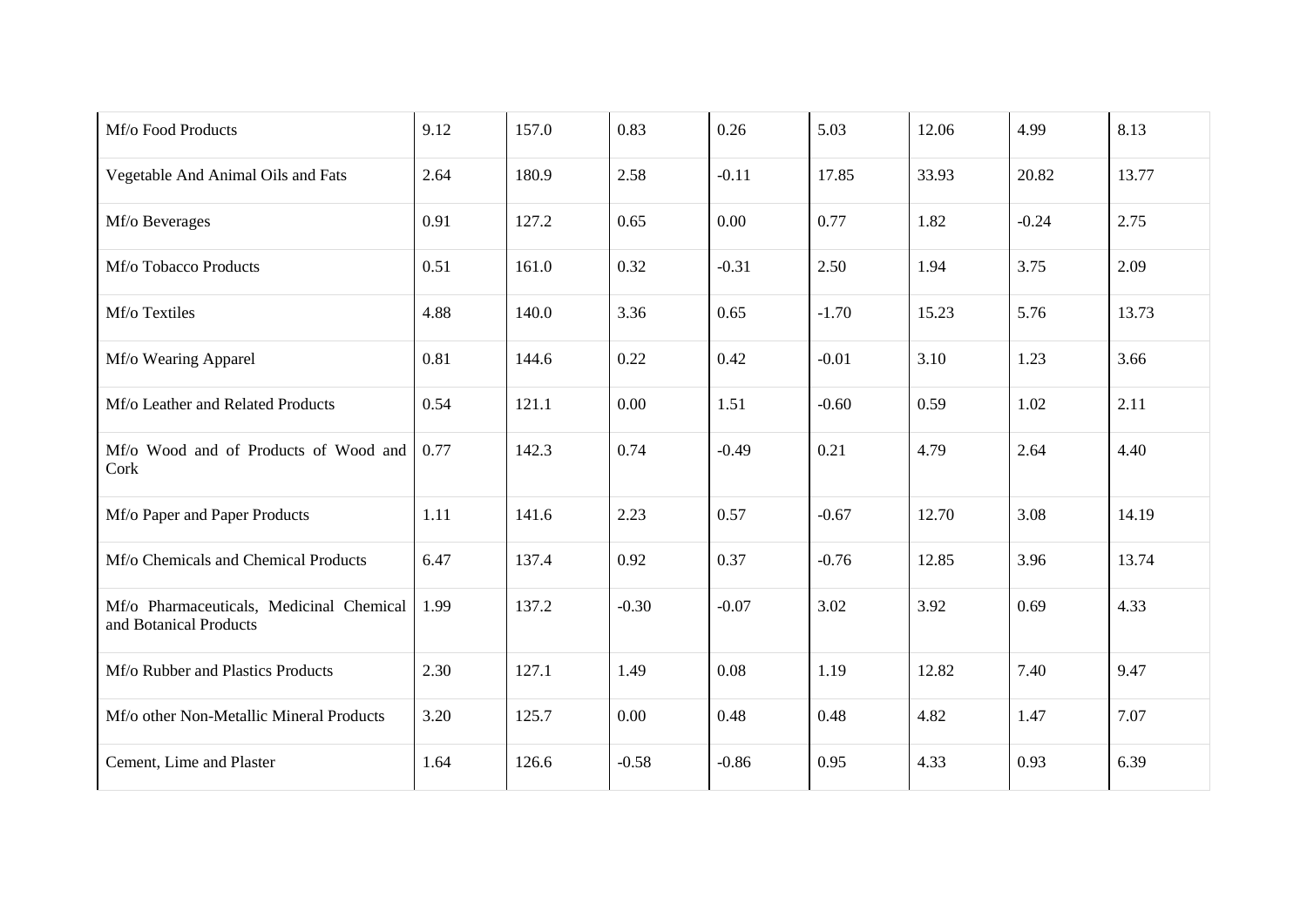| Mf/o Basic Metals                                                         | 9.65 | 142.8 | 6.04 | 0.92 | 2.83    | 26.02 | 15.31 | 16.29 |
|---------------------------------------------------------------------------|------|-------|------|------|---------|-------|-------|-------|
| Mild Steel - Semi Finished Steel                                          | 1.27 | 119.9 | 3.88 | 1.35 | 3.39    | 19.64 | 11.32 | 11.85 |
| Mf/o<br>Fabricated Metal Products, Except 3.15<br>Machinery and Equipment |      | 133.7 | 1.53 | 0.07 | $-0.65$ | 12.98 | 3.91  | 11.70 |

*Note: \* = Provisional, Mf/o = Manufacture of*

**Annex-II**

| <b>Commodities/Major Groups/Groups/Sub-Groups/Items</b> | Weight |           |          | WPI based inflation figures for last 6 months |               |           |            |
|---------------------------------------------------------|--------|-----------|----------|-----------------------------------------------|---------------|-----------|------------|
|                                                         |        | Aug- $21$ | $Sep-21$ | <b>Oct-21</b>                                 | <b>Nov-21</b> | $Dec-21*$ | Jan-22 $*$ |
| <b>ALL COMMODITIES</b>                                  | 100    | 11.64     | 11.80    | 13.83                                         | 14.87         | 13.56     | 12.96      |
| <b>I. PRIMARY ARTICLES</b>                              | 22.62  | 5.93      | 5.98     | 7.38                                          | 10.21         | 13.38     | 13.87      |
| A. Food Articles                                        | 15.26  | $-0.80$   | $-2.55$  | 0.06                                          | 4.82          | 9.56      | 10.33      |
| Cereals                                                 | 2.82   | $-1.13$   | 1.33     | 3.15                                          | 3.98          | 5.10      | 5.48       |
| Paddy                                                   | 1.43   | $-2.18$   | $-1.64$  | $-0.55$                                       | $-0.18$       | 0.25      | 0.56       |
| Wheat                                                   | 1.03   | $-0.19$   | 4.40     | 8.14                                          | 10.14         | 11.41     | 10.40      |
| Pulses                                                  | 0.64   | 9.47      | 9.30     | 5.01                                          | 2.84          | 3.86      | 4.63       |
| Vegetables                                              | 1.87   | $-12.64$  | $-32.34$ | $-17.45$                                      | 3.44          | 31.56     | 38.45      |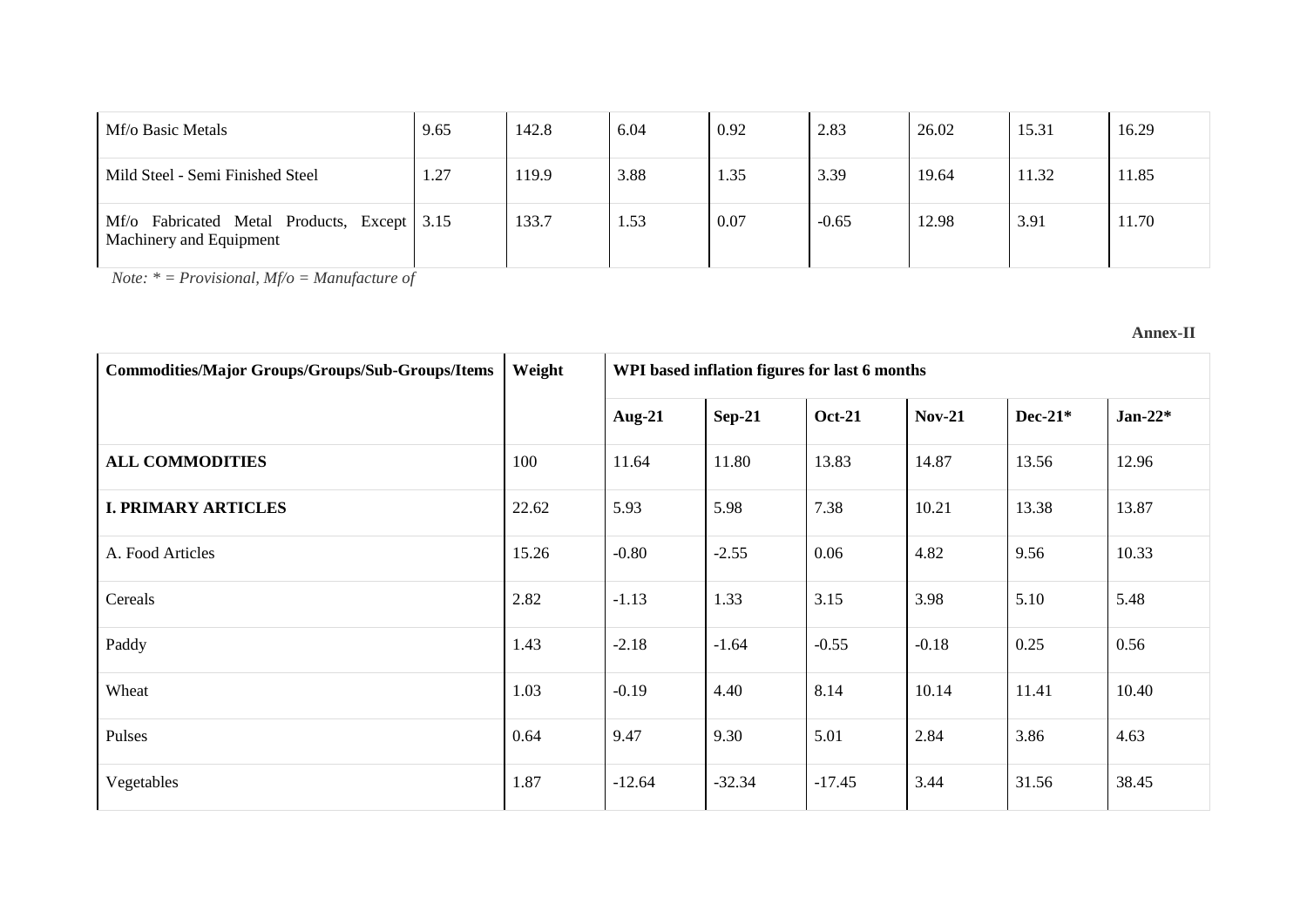| Potato                            | 0.28  | $-37.39$ | $-48.95$ | $-50.10$ | $-48.18$ | $-42.10$ | $-14.45$ |
|-----------------------------------|-------|----------|----------|----------|----------|----------|----------|
| Onion                             | 0.16  | 62.78    | $-1.91$  | $-24.28$ | $-34.39$ | $-19.08$ | $-15.98$ |
| Fruits                            | 1.6   | $-2.27$  | 12.78    | 16.70    | 15.50    | 15.09    | 12.50    |
| Milk                              | 4.44  | 3.09     | 1.95     | 1.75     | 1.81     | 2.08     | 2.21     |
| Eggs, Meat & Fish                 | 2.4   | 3.46     | 9.69     | 6.39     | 9.40     | 6.68     | 9.85     |
| <b>B. Non-Food Articles</b>       | 4.12  | 28.69    | 29.48    | 18.41    | 13.41    | 18.99    | 19.68    |
| Oil Seeds                         | 1.12  | 53.79    | 51.13    | 26.39    | 24.88    | 27.80    | 23.27    |
| C. Minerals                       | 0.83  | 7.16     | 30.79    | 16.57    | 26.18    | 3.77     | 14.87    |
| D. Crude Petroleum & Natural gas  | 2.41  | 34.49    | 48.96    | 86.36    | 71.11    | 55.74    | 39.14    |
| Crude Petroleum                   | 1.95  | 56.36    | 79.29    | 106.77   | 84.46    | 62.45    | 39.41    |
| <b>II. FUEL &amp; POWER</b>       | 13.15 | 28.15    | 29.49    | 38.61    | 44.37    | 32.30    | 32.27    |
| LPG                               | 0.64  | 48.11    | 54.30    | 53.77    | 66.62    | 53.28    | 51.70    |
| Petrol                            | 1.60  | 61.53    | 54.85    | 69.74    | 89.75    | 72.11    | 62.02    |
| <b>HSD</b>                        | 3.10  | 50.69    | 51.80    | 75.13    | 87.14    | 68.05    | 56.68    |
| <b>III. MANUFACTURED PRODUCTS</b> | 64.23 | 11.56    | 11.57    | 12.87    | 12.34    | 10.62    | 9.42     |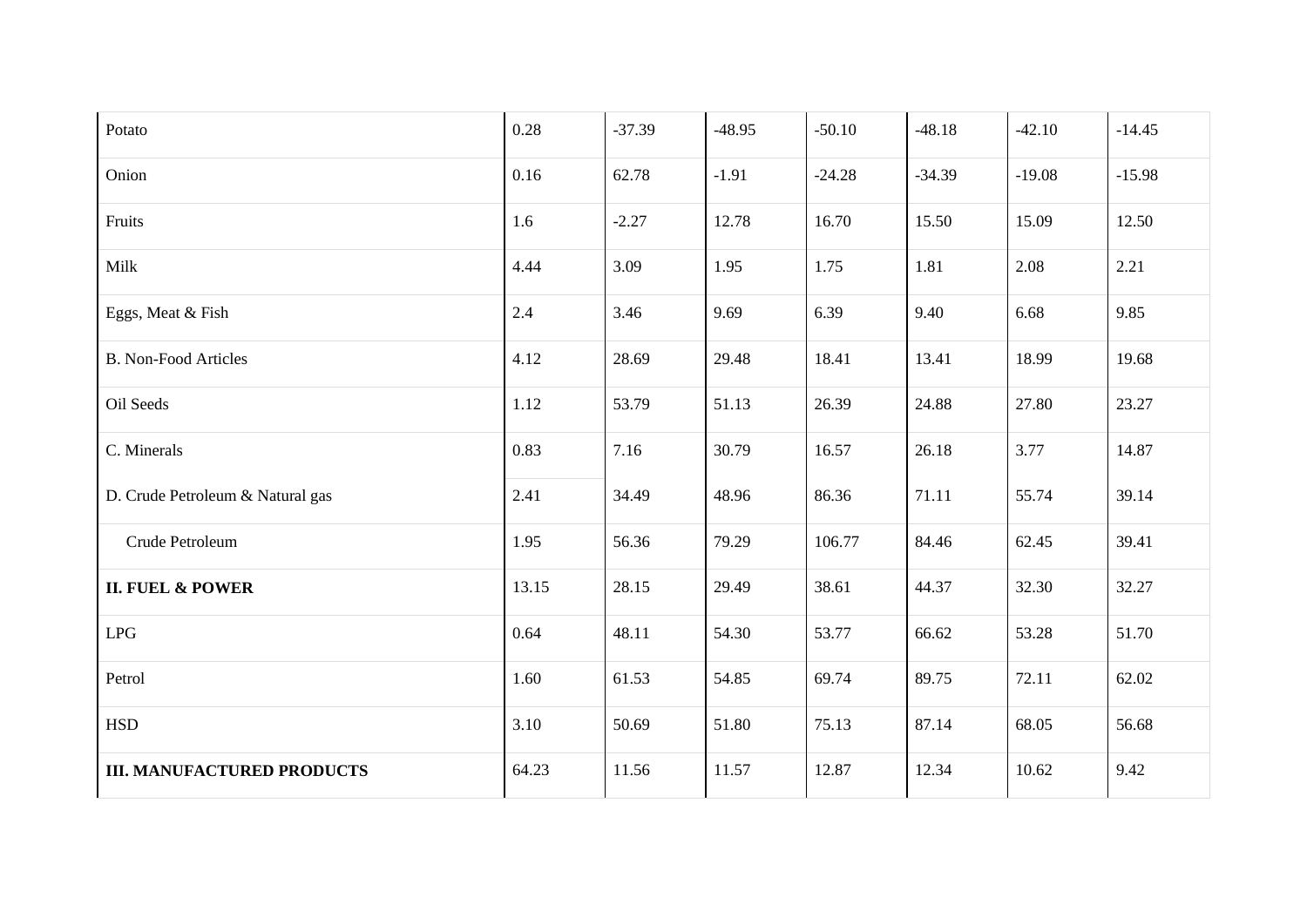| Mf/o Food Products                                                 | 9.12 | 12.73 | 12.86 | 12.81 | 10.67 | 8.75  | 8.13  |
|--------------------------------------------------------------------|------|-------|-------|-------|-------|-------|-------|
| Vegetable and Animal Oils and Fats                                 | 2.64 | 40.72 | 37.36 | 33.21 | 24.38 | 16.84 | 13.77 |
| Mf/o Beverages                                                     | 0.91 | 1.52  | 2.42  | 2.99  | 2.99  | 3.41  | 2.75  |
| Mf/o Tobacco Products                                              | 0.51 | 4.97  | 2.96  | 1.65  | 1.92  | 2.74  | 2.09  |
| Mf/o Textiles                                                      | 4.88 | 17.35 | 17.34 | 17.42 | 18.24 | 16.79 | 13.73 |
| Mf/o Wearing Apparel                                               | 0.81 | 3.27  | 4.12  | 4.27  | 3.37  | 3.45  | 3.66  |
| Mf/o Leather and Related Products                                  | 0.54 | 0.25  | 0.00  | 1.10  | 0.68  | 0.59  | 2.11  |
| Mf/o Wood and of Products of Wood and Cork                         | 0.77 | 5.39  | 5.08  | 5.76  | 5.49  | 5.69  | 4.40  |
| Mf/o Paper and Paper Products                                      | 1.11 | 11.34 | 12.43 | 14.91 | 16.33 | 16.08 | 14.19 |
| Mf/o Chemicals and Chemical Products                               | 6.47 | 12.23 | 12.92 | 14.98 | 15.40 | 14.37 | 13.74 |
| Mf/o Pharmaceuticals, Medicinal Chemical and Botanical<br>Products | 1.99 | 2.60  | 3.46  | 4.21  | 3.18  | 4.09  | 4.33  |
| Mf/o Rubber and Plastics Products                                  | 2.30 | 13.85 | 13.15 | 15.18 | 13.93 | 11.01 | 9.47  |
| Mf/o other Non-Metallic Mineral Products                           | 3.20 | 4.72  | 4.11  | 6.27  | 7.19  | 6.56  | 7.07  |
| Cement, Lime and Plaster                                           | 1.64 | 4.32  | 4.10  | 5.95  | 8.23  | 6.68  | 6.39  |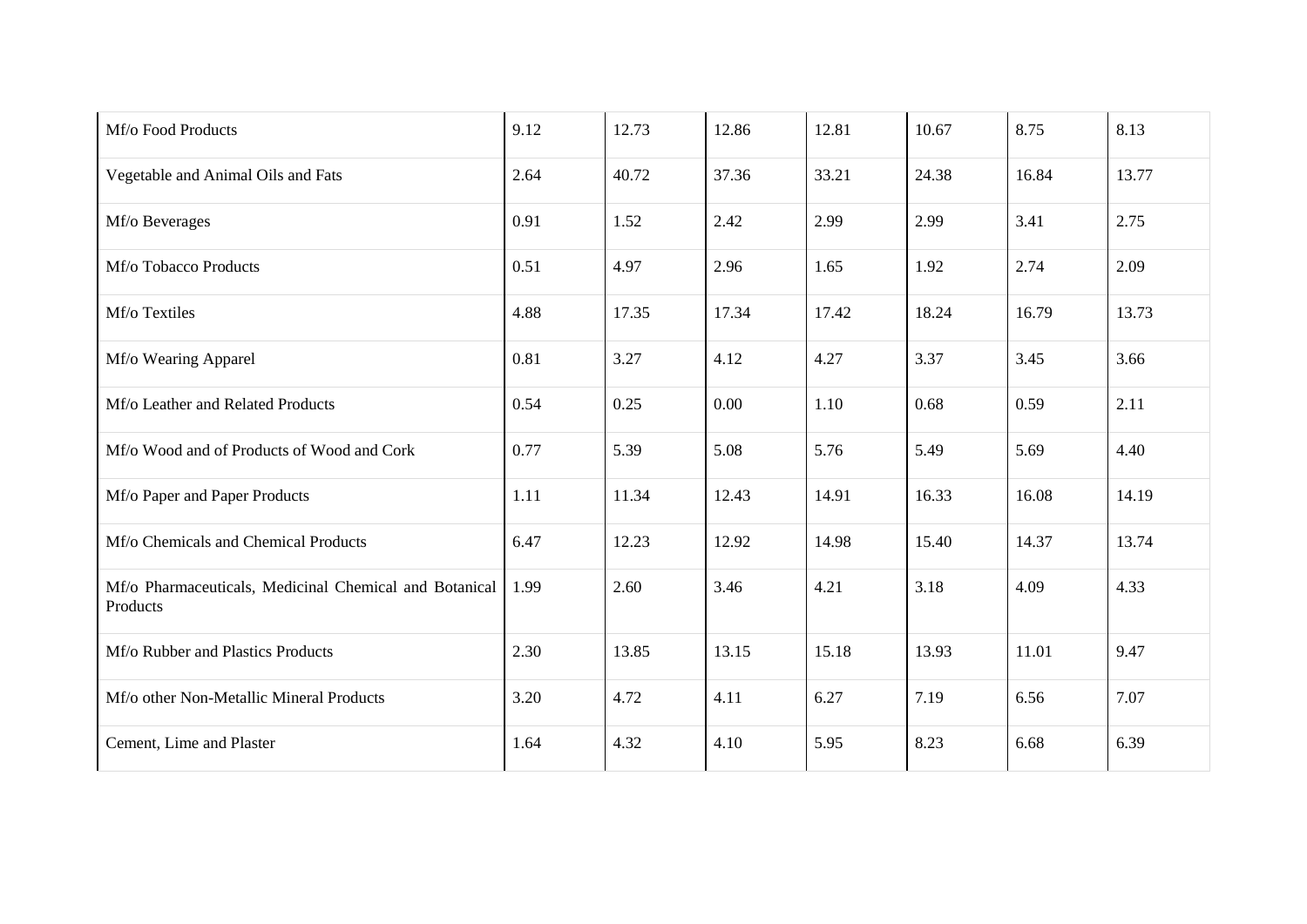| Mf/o Basic Metals                                                      | 9.65 | 27.61 | 27.36 | 32.14 | 28.79 | 22.19 | 16.29 |
|------------------------------------------------------------------------|------|-------|-------|-------|-------|-------|-------|
| Mild Steel - Semi Finished Steel                                       | 1.27 | 19.65 | 20.04 | 25.94 | 19.30 | 14.63 | 11.85 |
| Mf/o Fabricated Metal Products, Except Machinery and 3.15<br>Equipment |      | 16.09 | 15.27 | 14.22 | 14.24 | 13.32 | 11.70 |

*Note: \* = Provisional, Mf/o = Manufacture of*

## **Annex-III**

| <b>Commodities/Major Groups/Groups/Sub-Groups/Items</b> | Weight | WPI Index for last 6 months |               |               |               |           |            |  |  |
|---------------------------------------------------------|--------|-----------------------------|---------------|---------------|---------------|-----------|------------|--|--|
|                                                         |        | Aug- $21$                   | <b>Sep-21</b> | <b>Oct-21</b> | <b>Nov-21</b> | $Dec-21*$ | Jan-22 $*$ |  |  |
| <b>ALL COMMODITIES</b>                                  | 100    | 136.2                       | 137.4         | 140.7         | 143.7         | 142.4     | 142.9      |  |  |
| <b>I. PRIMARY ARTICLES</b>                              | 22.62  | 155.4                       | 157.7         | 163.0         | 168.4         | 167.8     | 165.0      |  |  |
| A. Food Articles                                        | 15.26  | 161.7                       | 164.1         | 171.6         | 178.3         | 176.5     | 171.9      |  |  |
| Cereals                                                 | 2.82   | 158.0                       | 159.5         | 160.4         | 161.9         | 162.8     | 163.6      |  |  |
| Paddy                                                   | 1.43   | 161.8                       | 162.3         | 162.8         | 162.8         | 162.6     | 162.9      |  |  |
| Wheat                                                   | 1.03   | 153.9                       | 156.6         | 159.4         | 162.9         | 164.1     | 164.6      |  |  |
| Pulses                                                  | 0.64   | 174.5                       | 178.7         | 178.3         | 177.4         | 175.1     | 174.0      |  |  |
| Vegetables                                              | 1.87   | 185.3                       | 178.5         | 238.0         | 291.3         | 281.4     | 236.2      |  |  |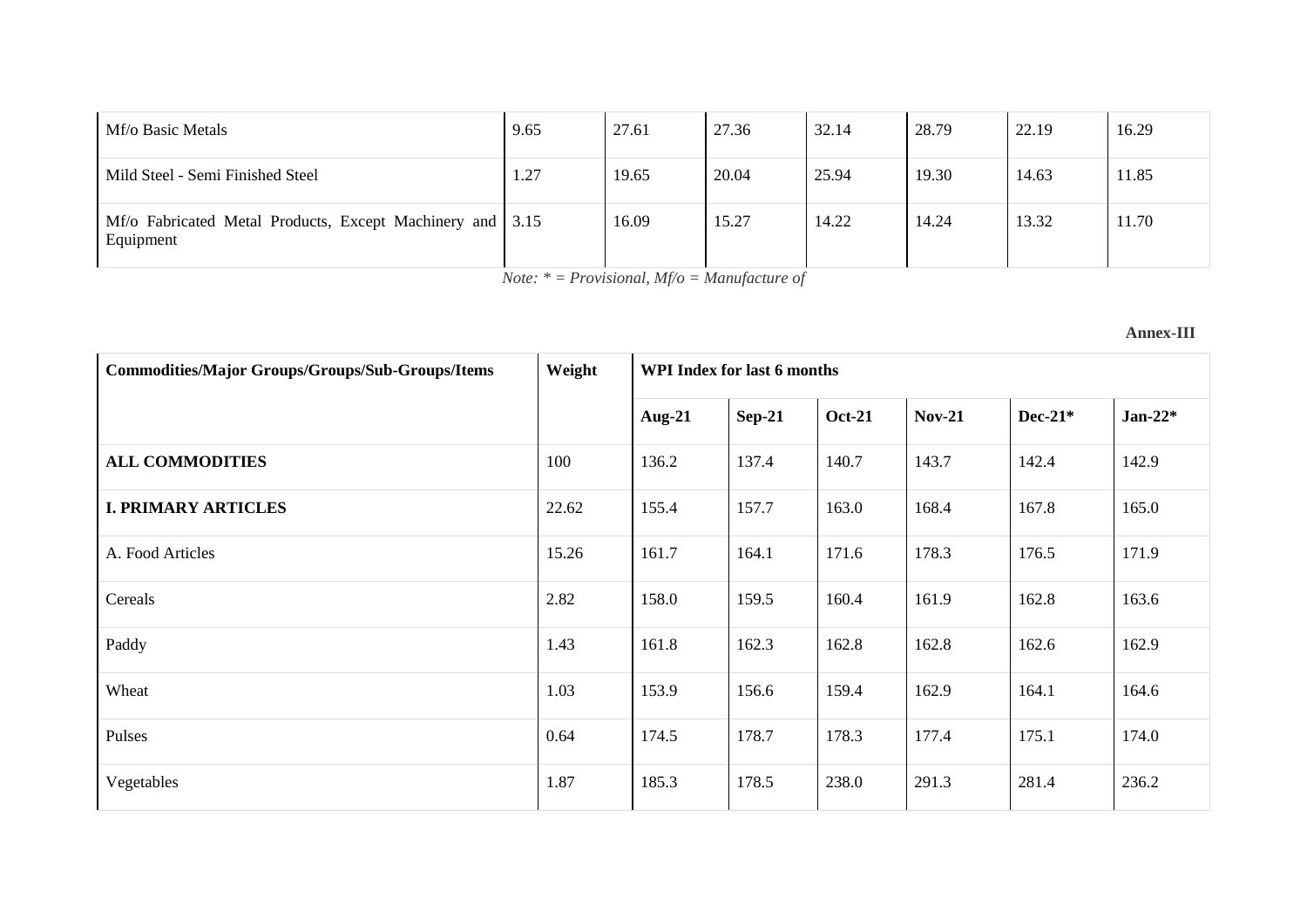| Potato                            | 0.28  | 201.8 | 190.2 | 204.6 | 254.5 | 211.0 | 171.7 |
|-----------------------------------|-------|-------|-------|-------|-------|-------|-------|
| Onion                             | 0.16  | 231.8 | 220.4 | 293.1 | 290.2 | 267.6 | 265.5 |
| Fruits                            | 1.6   | 155.3 | 168.6 | 173.3 | 167.7 | 163.2 | 162.0 |
| Milk                              | 4.44  | 157.0 | 156.8 | 157.3 | 157.5 | 157.3 | 157.4 |
| Eggs, Meat & Fish                 | 2.4   | 158.7 | 165.3 | 161.4 | 163.0 | 161.3 | 165.1 |
| <b>B. Non-Food Articles</b>       | 4.12  | 161.5 | 161.2 | 153.7 | 156.5 | 164.2 | 164.8 |
| Oil Seeds                         | 1.12  | 239.6 | 235.0 | 199.7 | 202.3 | 210.1 | 210.8 |
| C. Minerals                       | 0.83  | 179.6 | 190.3 | 178.7 | 198.6 | 178.7 | 198.5 |
| D. Crude Petroleum & Natural gas  | 2.41  | 97.1  | 100.4 | 118.9 | 115.5 | 115.4 | 109.5 |
| Crude Petroleum                   | 1.95  | 97.1  | 101.3 | 116.0 | 111.6 | 111.6 | 104.0 |
| <b>II. FUEL &amp; POWER</b>       | 13.15 | 117.9 | 119.0 | 126.0 | 136.0 | 128.2 | 133.2 |
| LPG                               | 0.64  | 109.9 | 114.8 | 116.1 | 132.8 | 130.9 | 133.8 |
| Petrol                            | 1.60  | 118.4 | 114.9 | 125.1 | 138.9 | 130.8 | 131.4 |
| <b>HSD</b>                        | 3.10  | 120.7 | 118.1 | 131.7 | 141.1 | 134.1 | 134.9 |
| <b>III. MANUFACTURED PRODUCTS</b> | 64.23 | 133.2 | 134.0 | 135.9 | 136.6 | 136.4 | 137.1 |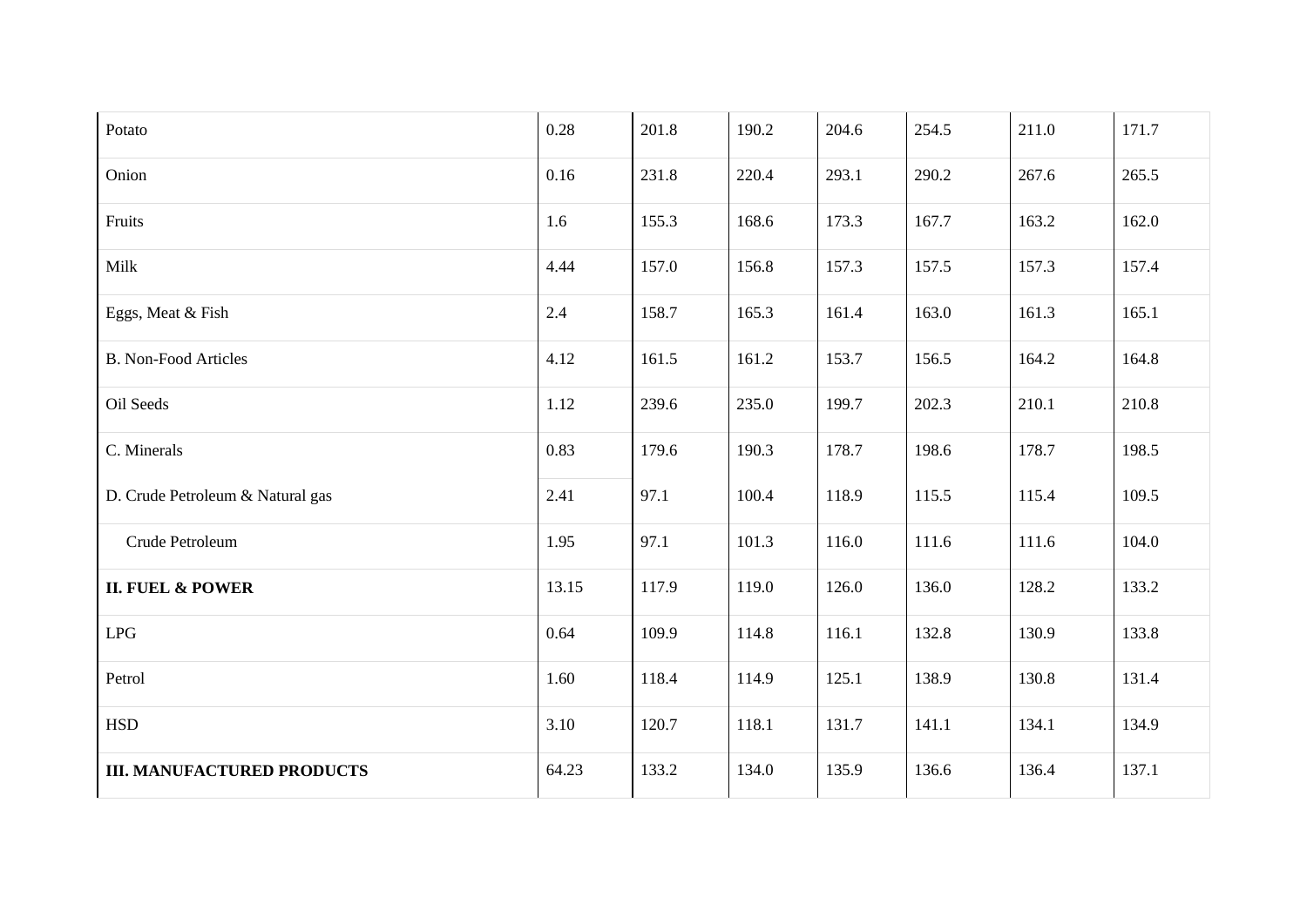| Mf/o Food Products                                                 | 9.12 | 157.6 | 158.8 | 158.5 | 157.6 | 156.6 | 157.0 |
|--------------------------------------------------------------------|------|-------|-------|-------|-------|-------|-------|
| Vegetable and Animal Oils and Fats                                 | 2.64 | 188.7 | 188.6 | 187.3 | 184.2 | 181.1 | 180.9 |
| Mf/o Beverages                                                     | 0.91 | 127.2 | 126.9 | 127.4 | 127.3 | 127.2 | 127.2 |
| Mf/o Tobacco Products                                              | 0.51 | 160.6 | 159.9 | 160.2 | 159.1 | 161.5 | 161.0 |
| Mf/o Textiles                                                      | 4.88 | 132.6 | 133.3 | 134.8 | 138.1 | 139.1 | 140.0 |
| Mf/o Wearing Apparel                                               | 0.81 | 142.0 | 144.0 | 144.2 | 144.2 | 144.0 | 144.6 |
| Mf/o Leather and Related Products                                  | 0.54 | 118.4 | 118.7 | 119.0 | 118.7 | 119.3 | 121.1 |
| Mf/o Wood and of Products of Wood and Cork                         | 0.77 | 140.8 | 140.7 | 141.4 | 142.1 | 143.0 | 142.3 |
| Mf/o Paper and Paper Products                                      | 1.11 | 132.5 | 133.9 | 137.2 | 139.6 | 140.8 | 141.6 |
| Mf/o Chemicals and Chemical Products                               | 6.47 | 130.3 | 131.1 | 134.3 | 136.4 | 136.9 | 137.4 |
| Mf/o Pharmaceuticals, Medicinal Chemical and Botanical<br>Products | 1.99 | 134.1 | 134.5 | 136.0 | 136.2 | 137.3 | 137.2 |
| Mf/o Rubber and Plastics Products                                  | 2.30 | 122.5 | 123.9 | 126.7 | 127.6 | 127.0 | 127.1 |
| Mf/o other Non-Metallic Mineral Products                           | 3.20 | 122.1 | 121.6 | 123.8 | 125.3 | 125.1 | 125.7 |
| Cement, Lime and Plaster                                           | 1.64 | 125.5 | 124.5 | 126.5 | 128.9 | 127.7 | 126.6 |